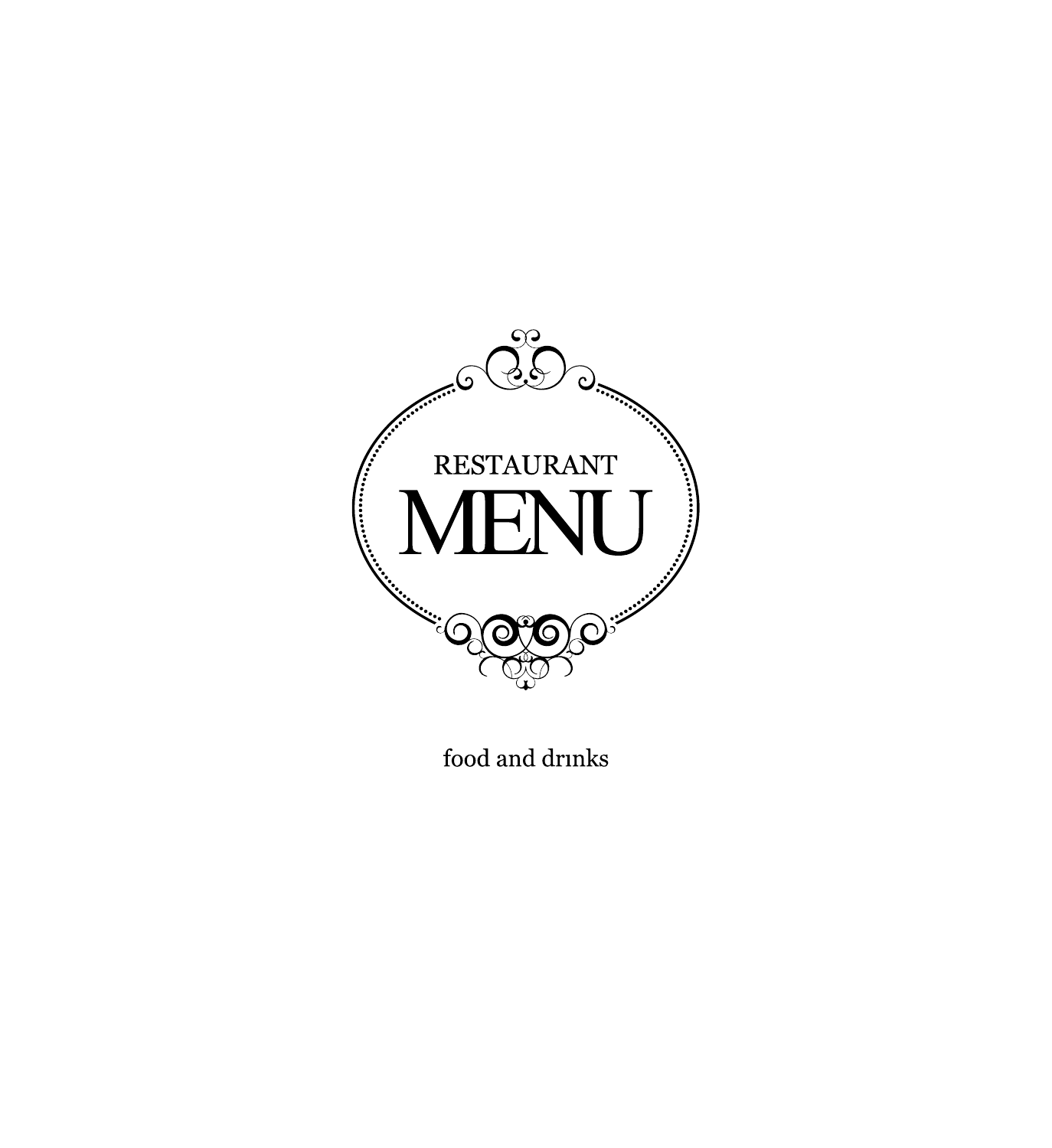# **ENTRADAS FRIAS** / COLD STARTERS

**BRUSCHETTA TRADIZIONALE – 4,60 €** *Tomate, ajo, albahaca y orégano / Tomato, garlic, basil and oregano* 

# **BRUSCHETTA MOZZARELLA DI BUFALA – 6,40 €**

*Tomate, ajo, mozzarella de Búfala y pesto de albahaca Tomato, garlic, buffalo mozzarella and basil pesto sauce* 

## **BRUSCHETTA AL SALMONE – 7,90 €**

*Salmón ahumado, rúcula y trufa negra rallada Smoked salmon, rocket salad and grated black truffle* 

**BRUSCHETTA CON AVOCADO – 6,90 €**  *Аguacate, mozzarella de Búfala y tomate seco / Аvocado, buffalo mozzarella and sun dried tomatoes*

**PANE ALL'AGLIO – 3,50 €**  *Pan con ajo / Garlic bread* 

### **PANE ALL'AGLIO CON FORMAGGIO – 4,50 €**  *Pan con ajo y queso / Garlic bread with cheese*

**CARPACCIO DI POLIPO – 17,50 €**  *Carpaccio de pulpo sobre cama de rúcula, pimiento rojo, verde y amarillo con vinagreta de lima y miel Octopus carpaccio with rocket salad, red, green and yellow pepper with lime juice & honey dressing*

**CARPACCIO DI SALMONE – 15,90 €**  *Carpaccio de salmón con vinagreta Gravlax / Salmon carpaccio serverd with Gravlax dressing*

### **CARPACCIO DI TONNO ROSSO – 17,50 €**

*Carpaccio de atún rojo con vinagreta de albahaca y vinagre balsámico Tuna carpaccio with green basil and balsamic dressing* 

## **CARPACCIO DI MANZO – 17,60 €**

*Carpaccio de Black Angus con rúcula, parmesano y una reducción de vinagre balsámico Black Angus carpaccio with rocket salad, parmesan cheese and balsamic gravy*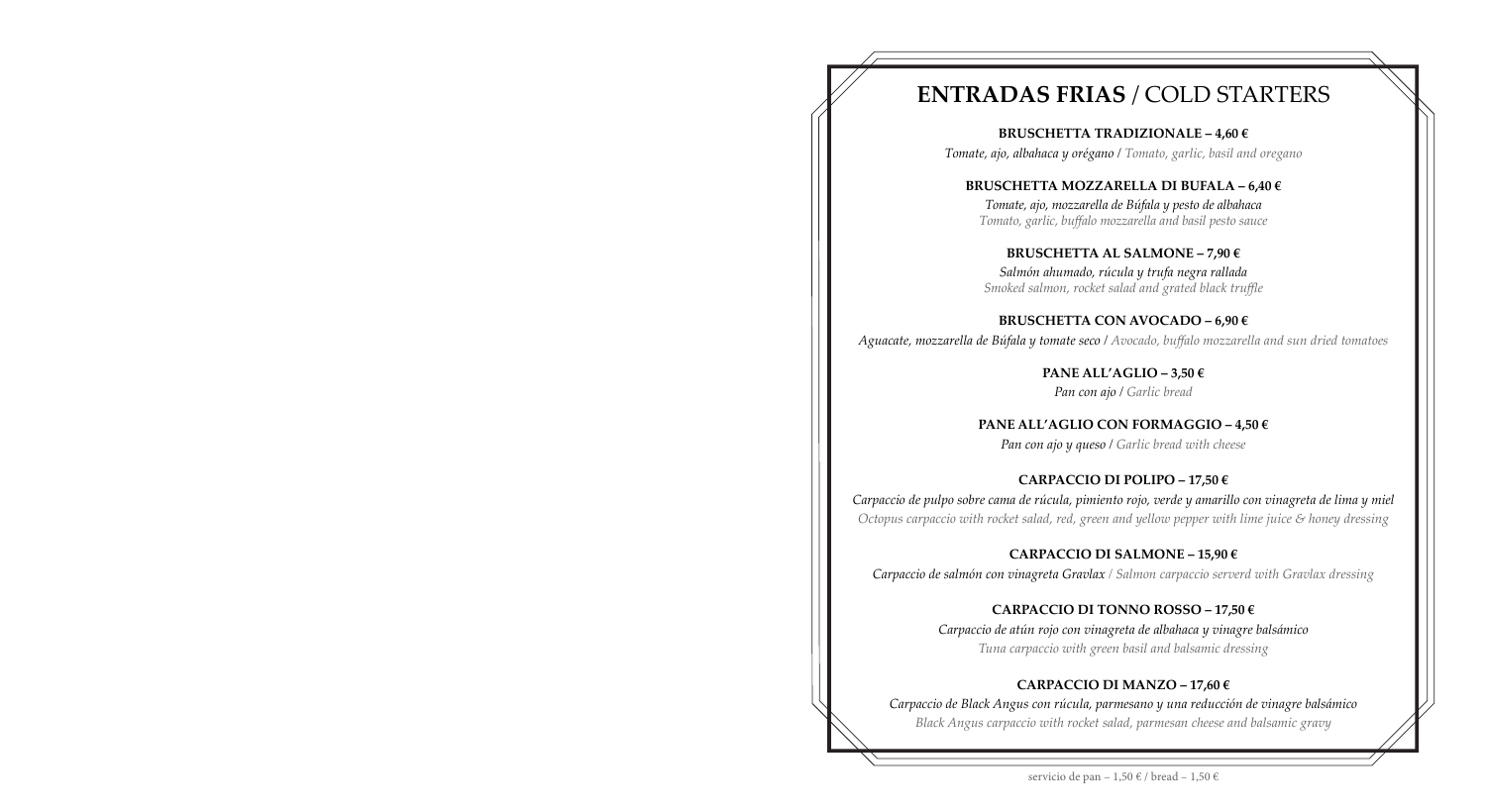### **VITELLO TONATO – 17,00 €**

*Carne de ternera blanca asada, servida fría con salsa suave de atún y alcaparras Cold roasted veal, served with light tuna sauce and capers*

#### **TATAKI DI TONNO – 21,40 €**

*Tataki de atún rojo servido con sésamo blanco y negro, mayonesa de wasabi y rúcula Atlantic tuna tataki served with mixed sesame seeds, wasabi mayonnaise and rocket salad*

**DEGUSTAZIONE GOURMET DELLO CHEF – 18,90 €**  *Selección Gourmet de entrantes del chef / Chef´s selection of assorted cold starters* 

**PROSCIUTTO SAN DANIELE CON MOZZARELLA DI BUFALA О MELONE – 15,60 €**  *Jamón San Daniele con mozzarella de Búfala о melón San Daniele ham with buffalo mozarella or melon* 

**SALMONE AFFUMICATTO CON GAMBERONI E AVOCADO – 15,90 €**  *Salmón ahumado con langostinos, aguacate y salsa rosa Smoked salmon with king prawns, avocado and cocktail sauce* 

### **TARTAR DI SALMONE CON AVOCADO, MANGO E ANETO – 16,90 €**

*Tartar de salmón con aguacate, mango y eneldo / Salmon tartar with avocado, mango and dill*

### **TARTAR DI TONNO ROSSO – 18,90 €**

*Tartár de atún rojo con aguacate, pepino, cebolla y manzana con wasabi y salsa de soja y lima Atlantic tuna tartar with avocado, cucumber, onion and apple, served with wasabi and lime soy sauce*

> **OSTRICA FRESCA – por unidad/per oyster – 4,00 €** *Ostra fresca con vinagreta Fresh oyster, served with vinaigrette*

# **ENTRADAS CALIENTES** / WARM STARTERS

#### **FOIE GRAS CON MELE E PERE – 17,60 €**

*Foie gras con manzana y pera caramelizadas, con crema de vinagre balsámico Foie gras with caramelized apples and pears served with balsamic vinegar cream* **GAMBERETTI AL PIL PIL – 14,90 €**  *Gambas Pil Pil / Prawns Pil Pil* 

**COZZE "NOTO" – 13,90 €**  *Mejillones con chalota, nata, citronelo y cebollino French mussels with shallots, cream, lemongrass and chives* 

**SAUTÉ DI VONGOLE – 14,90 €** *Sauté de almejas con ajo, aceite de oliva, vino blanco y un toque picante de guindilla Clams sautéed in white wine, olive oil and garlic with a touch of chili* 

**CAPESANTE CON ASPARAGI – 17,60 €**  *Vieiras a la plancha con espárragos, micro mézclum y vinagreta de anchoas Lightly grilled scallops with asparagus, micro mesclun salad and anchovies dressing* 

**CAMEMBERT FRITTO – 13,60 €**  *Queso camеmbert frito con micro mézclum, vinagreta agridulce y sésamo blanco y negro Deep-fried camembert cheese with micro mesclun salad, sweet & sour dressing and mixed sesame seeds*

**OSTRICA IN TEMPURA – por unidad/per oyster – 4,50 €**  *Ostra en tempura con puré de patata y espinacas salteadas con salsa de puerro y limón Tempura oysters with mashed potatoes and spinach, cooked with leek & lemon sauce*

# **ENSALADAS**/SALADS

**INSALATA CAPRESE – 11,90 €**  *Tomate, mozzarella de Búfala y albahaca fresca / Tomato, buffalo mozzarella and fresh basil* 

## **INSALATA BURRATA TRICOLORE 15.60 €**

*Burrata con tomate, aguacate y albahaca Burrata cheese with fresh tomato, avocado and basil*

### **INSALATA TUTTO VERDE – 12.90 €**

*Espinaca, rúcula, canónigo, lechuga, pepino, aguacate, brócoli, calabacin y espárragos con salsa vinagreta Spinach, rocket salad, lettuce, cucumber, avocado, broccoli, zucchini and asparagus with vinaigrette sauce*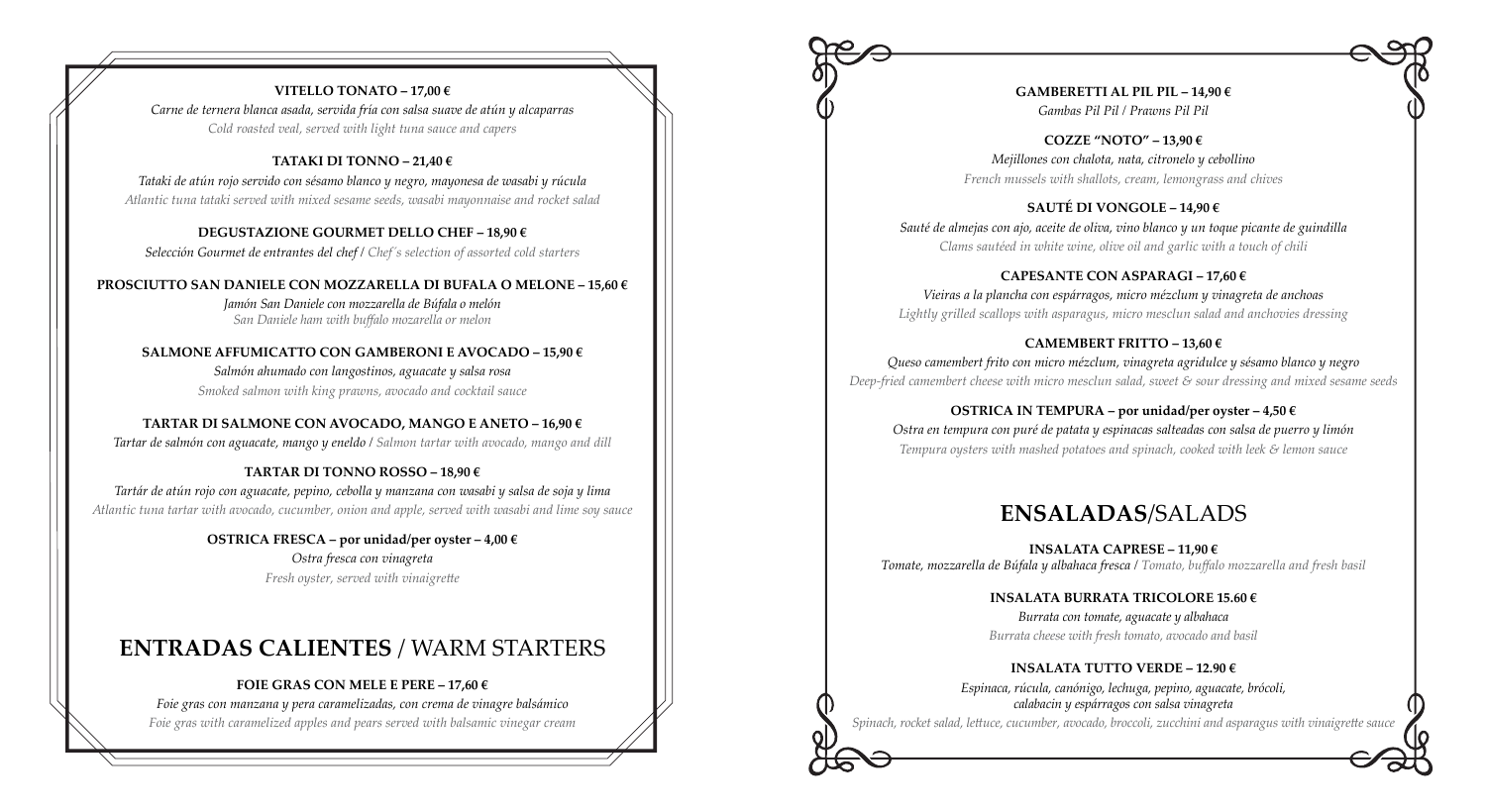

*Ensalada vegana de quínoa con aguacate, espárragos, maíz, calabaza y cebolla roja Vegetarian quinoa salad with avocado, asparagus, corn, pumpkin and red onion*

#### **INSALATA CANONICO – 15,90 €**

*Gambas salteadas, espárragos, granada, aguacate y anacardo Sautéed shrimps with asparagus, pomegranate seeds, avocado and cashew nuts*

#### **INSALATA CESARE – 14,90 €**

*Lechuga verde, pollo, parmesano, pan tostado y salsa César Green lettuce salad with chicken, croutons, parmesan cheese and Caesar dressing*

#### **INSALATA ESOTICA DI ARAGOSTA – 19,60 €**

**MINESTRONE – 7,60**  $\epsilon$ *Sopa de verduras / Vegetable soup*

*Bogavante con papaya, brotes de ensalada, aguacate, aderezada con una vinagreta de lima y chili rojo fresco* 

> *Lobster with papaya, lettuce sprouts and avocado with lime & fresh red chili dressing*

#### **INSALATA VITAMINICA – 14,90 €**

*Espinacas frescas baby, manzana, aguacate, nueces, anacardo, tomates cherry, queso de cabra gratinado y compota de frambuesa* 

*Baby spinach leaves, apple, avocado, walnuts, cashew nuts, cherry tomatoes, gratinated goat cheese and raspberry marmalade* 

# **SOPAS**/SOUPS

**ZUPPA DEL GIORNO – 7,60 €**  *Sopa del día / Soup of the day* 

**ZUPPA DI PESCE – 11,60 €**  *Sopa de pescado y marisco / Fish and seafood soup*



# **PASTA & RISOTTI**/PASTA & RISOTTO

**SPAGHETTI AGLI SCAMPI – 16,00 €**  *Pasta con langostinos, tomate y un toque del chef King prawns and tomato pasta with "the Chef's touch"* 

## **SPAGHETTI ALLE VONGOLE – 15,40 €**

*Pasta con almejas, ajo, vino blanco y perejil Spaghetti with clams tossed in white wine with garlic and parsley* 

### **SPAGHETTI FRUTTI DI MARE – 17,90 €**  *Pasta con almejas, mejillones, langostinos, calamares, pulpo y tomates cherry Pasta with clams, mussels, king prawns, squid, octopus and cherry tomatoes*

# **SPAGHETTI PIL PIL – 16,90 €**  *Gambas, tomate seco, ajo, guindilla y pimiento rojo*

*Pasta with prawns, sun dried tomatoes, garlic, chili pepper flakes and paprika*

**SPAGHETTI ALLA CARBONARA – 13,60 €**  *Pasta con bacon, nata y huevo / Fresh pasta with bacon, fresh cream and egg yolk*

**LINGUINE CON GAMBERONI REALI – 26.00 €** *Linguine con carabineros y tomate cherry en su crema Linguine with carabineros shrimp and cherry tomatoes in natural juice*

## **FETTUCCINE AL PESTO – 15,90 €**

*Pasta con pesto de albahaca, tomate seco y queso de cabra gratinado Pasta with basil pesto, sun dried tomatoes and gratinated goat cheese*

**FETTUCCINE ALL´ASTICE – 24.60 €** *Fettuccine con bogavante flambeado con brandy y tomate cherry Fettuccine with lobster in brandy-based sauce with cherry tomatoes*

## **PENNE ALL' ARRABBIATA – 13,60 €**

*Pasta con tomate, ajo, guindilla, con ligero perfume de boletus Pasta with tomatoes, garlic, chili pepper flakes and a hint of porcini mushrooms*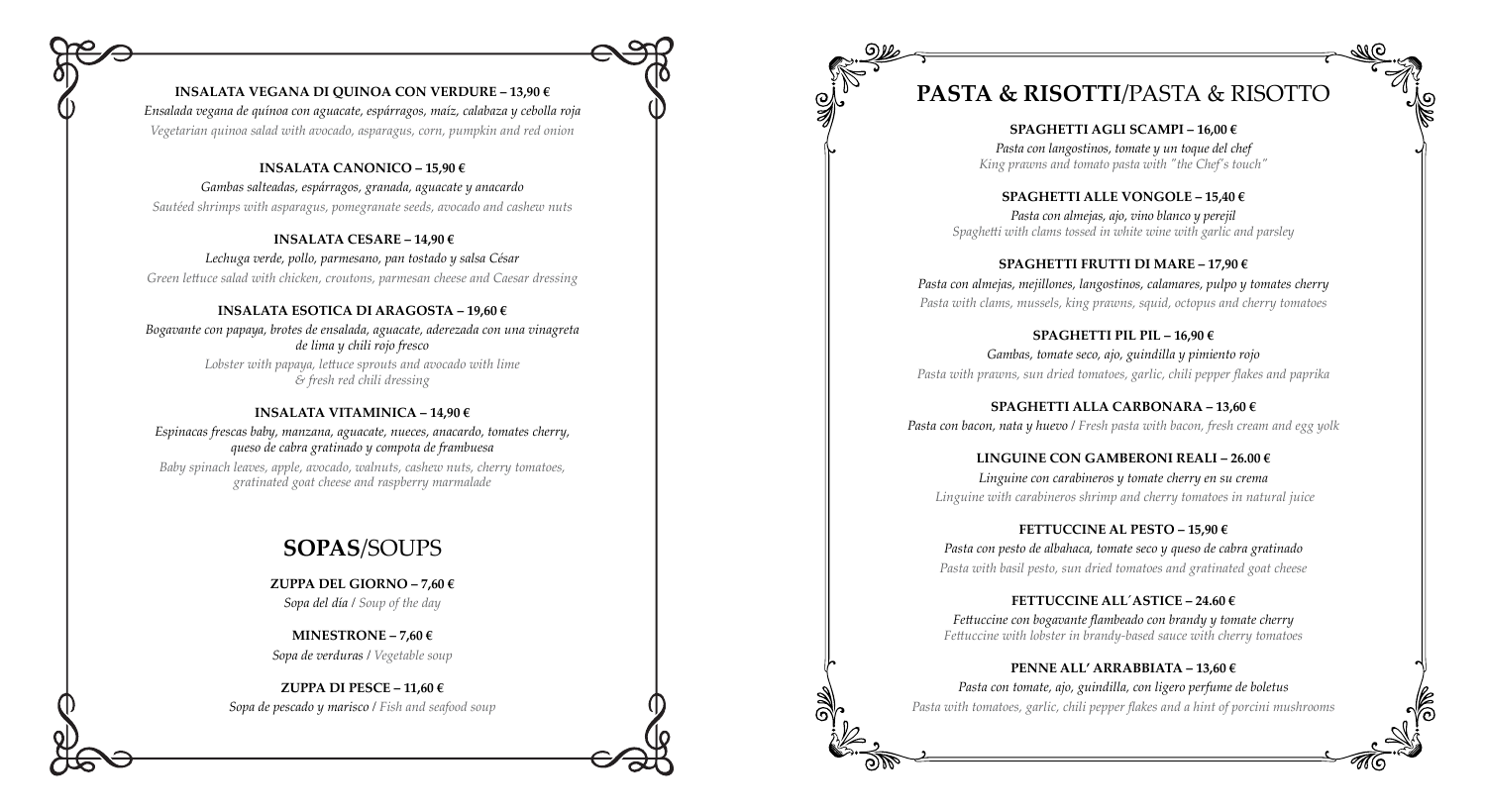### **TAGLIATELLE AL SALMONE – 15,90 €**

*Pasta con salmón ahumado, rúcola y nata / Pasta with smoked salmon, rocket salad and cream*

#### **TAGLIATELLE AL SALMONE FRESCO – 17.90 €**

*Tagliatelle con salmón fresco, tomate cherry y pistachos Tagliatelle with fresh salmon, cherry tomatoes and pistachios*

#### **FIOCCHI DI GORGONZOLA E PERA – 15,90 €**

*Pasta fresca rellena de queso gorgonzola y peras con salsa de cuatro quesos con nueces Fresh pasta filled with gorgonzola cheese and pears, served with four cheeses sauce and walnuts*

#### **RAVIOLI DI RICOTTA E SPINACI – 14,50 €**

*Pasta fresca rellena de requesón italiano y espinacas con salsa de tomate Fresh pasta filled with Italian curd cheese and spinach served with tomato sauce*

#### **RAVIOLI DI FOIE GRAS – 16,60 €**

*Pasta rellena de foie gras con nata y trufa negra fresca Fresh pasta filled with foie gras, served with black truffle sauce*

#### **RAVIOLI DI FICHI E FORMAGGIO – 16.60 €**

*Ravioli de higos y queso de cabra con crema, espinacas y avellanas Ravioli filled with figs and goat cheese in a creamy spinach-hazelnut sauce*

### **LASAGNA TRADIZIONALE – 14,90 €**

*Lasaña tradicional / Traditional lasagne*

#### **GNOCCHI QUATTRO FORMAGGI – 14.50 €**

*Gnocchi de patata con salsa de nata, mozzarella, gorgonzola, parmigiano y gruyère Potato gnocchi with cream sauce, mozzarella, gorgonzola, parmesan and gruyère cheeses*

#### **RISOTTO ALL´ARANCIA – 19.60 €**

*Risotto con gambas rojas y pesto de pistacho al perfume de naranja Risotto with red prawns and pistachio pesto with a hint of orange*

#### **RISOTTO AI FUNGHI – 19,60 €**

*Risotto con boletus y champiñones / Risotto with porcini mushrooms and champignons* 

#### **RISOTTO AI FRUTTI DI MARE – 19,60 €**

*Risotto con mejillones, almejas, gambas, pulpo y calamares Risotto with mussels, clams, prawns, octopus and squid*

# **PIZZA**

**FOCACCIA – 4,50 €**  *Pan de pizza relleno de ajo, romero, sal marina Oven-baked Italian bread with garlic, rosemary and sea salt* 

> **PAN PIZZA – 5,00 €**  *Tomate, ajo, aceite de oliva y orégano Tomato sauce, garlic, olive oil and oregano*

**MARGHERITA – 8,00 €** *Salsa de tomate, mozzarella y orégano / Tomato sauce, mozzarella and oregano* 

> **PROSCIUTTO E FUNGHI – 10,00 €**  *Salsa de tomate, jamón cocido y champiñones Tomato sauce, mozzarella, ham and mushrooms*

**QUATTRO STAGIONI – 14,10 €** *Salsa de tomate, mozzarella, jamón cocido, champiñones, alcachofas y salami Tomato sauce, mozarella, ham, mushrooms, artichokes and salami* 

**QUATTRO FORMAGGI – 13,60 €**  *Salsa de tomate, mozzarella, gorgonzola, parmesano, gruyere Tomato sauce, mozzarella, gorgonzola, parmesan and gruyere cheeses* 

**DIAVOLA – 12,90 €**  *Salsa de tomate, mozzarella, salami picante Tomato sauce, mozzarella and spicy salami* 

**VEGETARIANA – 13,90 €**  *Salsa de tomate, mozzarella, calabacín, berenjena, champiñones, pimientos rojos y cebolla Tomato sauce, mozzarella, zucchini, aubergine, mushrooms, red peppers and onion* 

> **FOCACCIA BURRATA – 16.60 €**  *Burrata, jamon San Daniele, rúcula y tomate cherry Burrata, San Daniele ham, rocket salad and cherry tomato*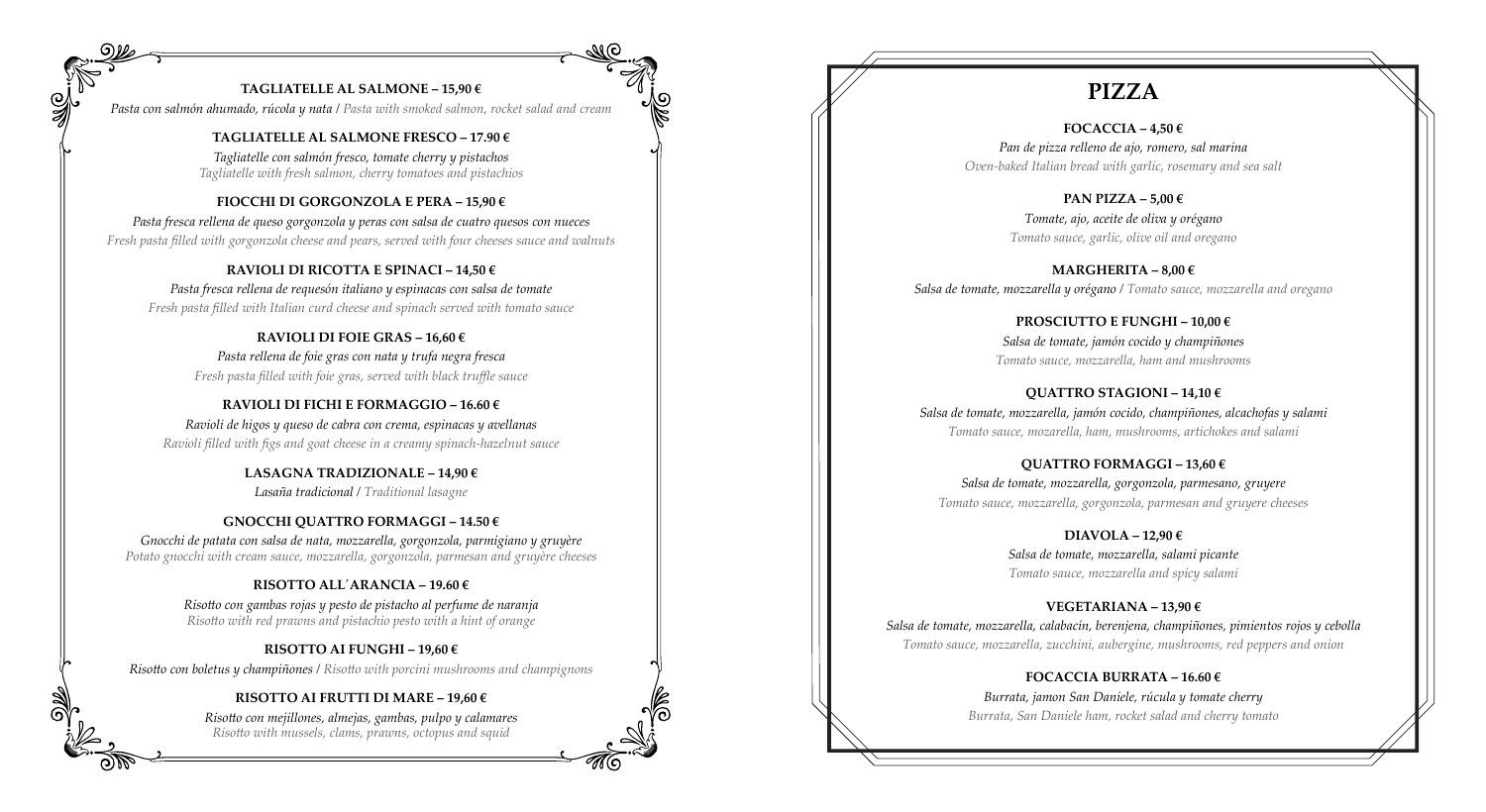#### **CALZONE – 15,60 €**

*Salsa de tomate, mozzarella, queso ricotta, jamón cocido, salami y champiñones Tomato sauce, mozzarella, ricotta cheese, ham, salami and mushrooms* 

#### **HAWAIANA – 13,60 €**

*Salsa de tomate, mozzarella, piña y jamón cocido / Tomato sauce, mozzarella, pineapple and ham* 

#### **SAN DANIELE – 16,90 €**

*Tomates cherry, mozzarella de Búfala, jamón San Daniele, rúcula y lascas de parmesano Cherry tomatoes, buffalo mozzarella, San Daniele ham, rocket salad and shaved parmesan cheese* 

### **PIZZA PIL PIL – 16,90 €**

*Salsa de tomate, mozzarella de Búfala, gambas, tomate seco, ajo, chili y pimienton Tomato sauce, buffalo mozzarella, prawns, sun dried tomato, garlic, chili and pepper*

### **NOTO – 17,50 €**

*Mozzarella, nata, crema de trufa negra, champiñones y rúcula Mozzarella, fresh cream, black truffle cream, mushrooms and rocket salad* 

*TENEMOS PIZZA SIN GLUTEN A SU DISPOSICIÓN GLUTEN-FREE PIZZA OPTIONS ARE AVAILABLE UPON YOUR REQUEST*

# **CARNES** / MEATS

# **FILETTO ALLA GRIGLIA – 24,60 €**

*Solomillo Black Angus a la parrilla / Grilled steak* 

### **FILETTO DI MANZO NOTO – 26,40 €**

*Solomillo Black Angus en su salsa (reducción de Amarone y ahumado de finas hierbas) Black Angus steak cooked in its own juices with Amarone wine gravy and smoked fine herbs* 

#### **FILETTO ROSSINI – 28,90 €**

*Solomillo Black Angus con foie gras, trufa negra y vino de Madeira Black Angus steak with foie gras and black truffle cooked in Madeira wine* 

**CHATEAUBRIAND – 57,00 €**  *Pieza de 500 gramos Min 2 personas 500 grams for 2 persons minimum* 

**BISTECCA AI FERRI – 26,00 €**  *Grilled Black Angus entrecôte а la parrilla Grilled Black Angus entrecôte* 

## **MEDAGLIONI DI FILETTO DI MANZO – 26.00 €**

*Medallones de solomillo con mostaza antigua y manzana caramelizada Sirloin steak medallions with mustard and caramelized apple*

**STRACCETTI NOTO – 21.00 €** *Tiras de solomillo con salsa de nata, champiñones, cebolla, pimiento y pimentón Sirloin strips with cream sauce, mushrooms, onion and paprika*

> **CARRÉ DI AGNELLO – 26,00 €** *Chuletitas de cordero en su salsa con humo de romero Rack of lamb cooked in its own juice with rosemary infusion*

## **COSTOLETTE DI AGNELLO ALLA GRIGLIA – 24,90 €**

*Chuletitas de cordero a la parilla Grilled lamb chops*

**CAPRITO DISOSSATO – 21,00 €**  *Cabrito deshuesado cocinado a baja temperatura con espárragos verdes y salsa de setas Slow-roasted boneless goat with asparagus and mushroom sauce*

### **OSSOBUCO ALLA MILANESE – 21,00 €**

*Ossobuco con risotto de azafrán Ossobuco served with saffron risotto* 

# **MAGRET D´ANATRA AL VINO PEDRO XIMENEZ – 21,00 €**

*Magret de pato cocinado a baja temperatura con salsa de miel y naranjas al vino Pedro Ximénez Slow-roasted duck breast with honey, orange and Pedro Ximenez wine sauce*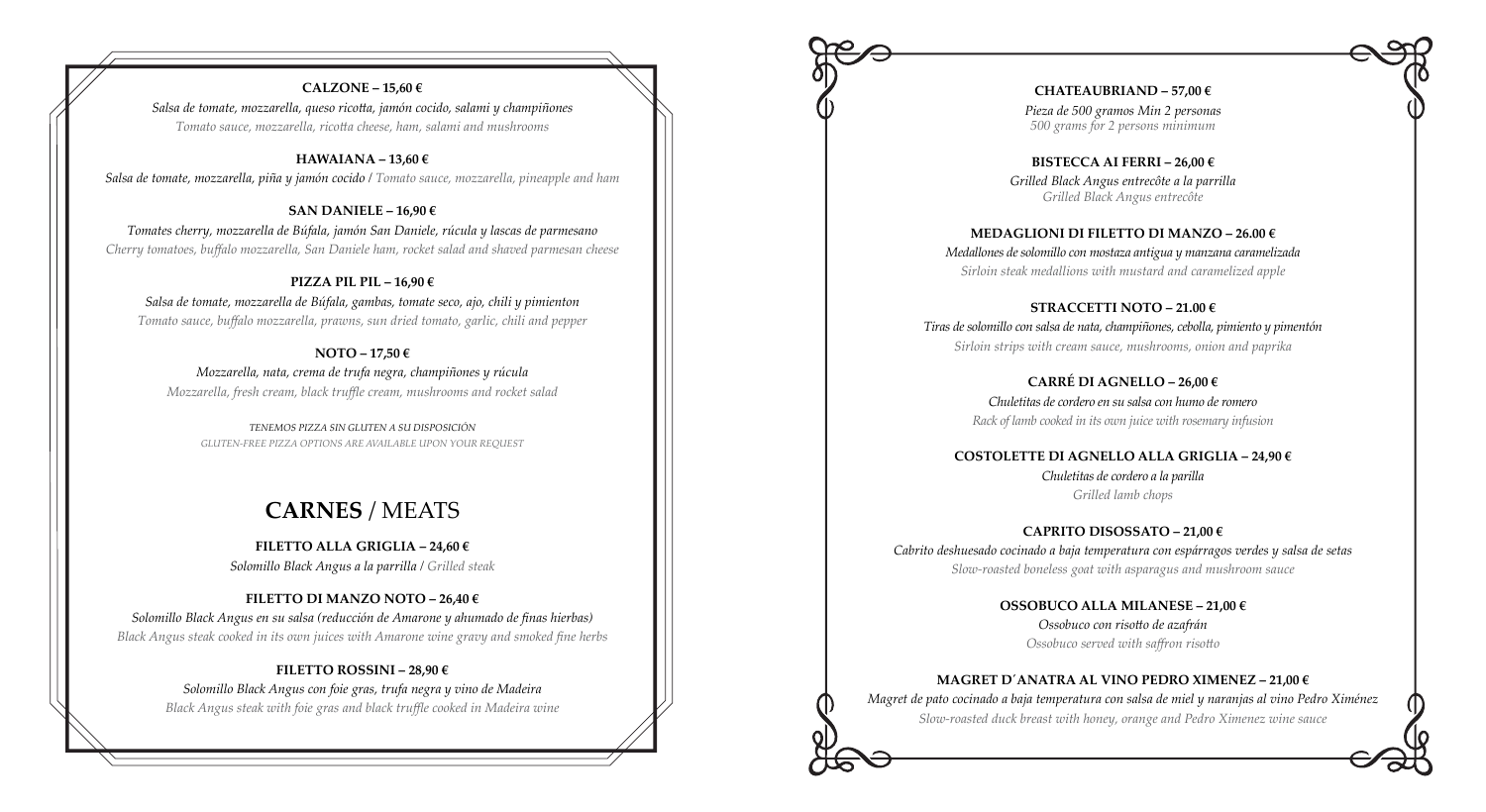#### **FEGATO ALLA VENEZIANA – 18,60 €**

*Hígado de ternera blanca con cebolla, bacon crujiente y puré de patatas Calf's liver with onions and crispy bacon served with mashed potatoes*

#### **SALTIMBOCCA ALLA ROMANA – 18,00 €**

*Ternera blanca con jamón San Daniele y salvia Sautéed veal cutlets with San Daniele ham and sage* 

#### **SCALOPPINA MARSALA E FUNGHI – 18,00 €**

*Ternera blanca con vino Marsala y setas Sautéed veal cutlets with Marsala wine sauce and wild mushrooms* 

> **SCALOPPINA AL LIMONE – 18,40 €** *Ternera blanca con salsa de limón Sautéed veal cutlets in lemon sauce*

**MILANESE – 18,40 €**  *Ternera blanca empanada con spaghetti bolognesa Italian breaded veal cutlets served with spaghetti bolognese* 

**POLLETTI ALLA SALSA AGRODOLCE – 16,60 €** *Pollo picantón a la parrilla servido con salsa agridulce Grilled spring chicken served with Sweet and Sour sauce* 

#### **POLLO ALLA MILANESE – 14,60 €**

*Pechuga de pollo empanada, servida con patatas fritas y verdura Italian breaded chicken cutlet served with french fries and vegetables* 

#### **SCALLOPINA DI POLLO ALLA SORRENTINA – 16,60 €**

*Pechuga de pollo con jamón San Daniele, tomates cherry, albahaca y mozzarella gratinada* 

*Chicken breast topped with San Daniel ham, cherry tomatoes, basil and gratinated mozzarella* 



# **PESCADOS & MARISCOS** / FISH & SEAFOOD

**SOGLIOLA ALLA GRIGLIA – 23,90 €**  *Lenguado a la plancha / Grilled sole* 

**SPIGOLA MARINATA – 22,90 €**  *Lubina marinada con lima, cilantro, chili rojo fresco y daikon cress Sea bass marinated in lime juice, coriander and fresh chili pepper, served with daikon cress* 

> **SALMONE AL BRANDY 1866 – 19,90 €**  *Salmón y langostinos en salsa de brandy 1866 y crema fresca Salmon and king prawns in 1866 Brandy and cream sauce*

# **SALMONE POCHÉ – 18,90 €**

*Salm ón pochado, servido con salsa holandesa Poached salmon served with Hollandaise sauce*

## **BACCALÁ AL CARTOCCIO – 22.90 €**

*Bacalao en papillote con tomate cherry, espárragos y patatas al perfume de naranjas у tomillo Cod baked in parchment with cherry tomatoes, asparagus, potatoes and a hint of thyme and orange*

## **MERLUZZO AL PROSECCO – 24.60 €**

*Merluza al prosecco con foie gras y trufa negra Hake braised in prosecco, served with foie gras and fresh black truffle*

**GAMBERONI SFIZIOSI – 23.60 €** *Langostinos con espárragos, tomate cherry, albahaca y mozzarella King prawns with asparagus, cherry tomatos, basil and mozzarella*

**GAMBERONI REALI ALLA GRIGLIA /100gr/ – 12.00 €** *Carabineros a la parrilla / Grilled carabineros shrimps* 

> **CALAMARI FRITTI – 18,60 €**  *Calamares fritos / Fried squids*

**CALAMARI ALLA GRIGLIA – 19,90 €** *Calamares a la parrila / Grilled squids*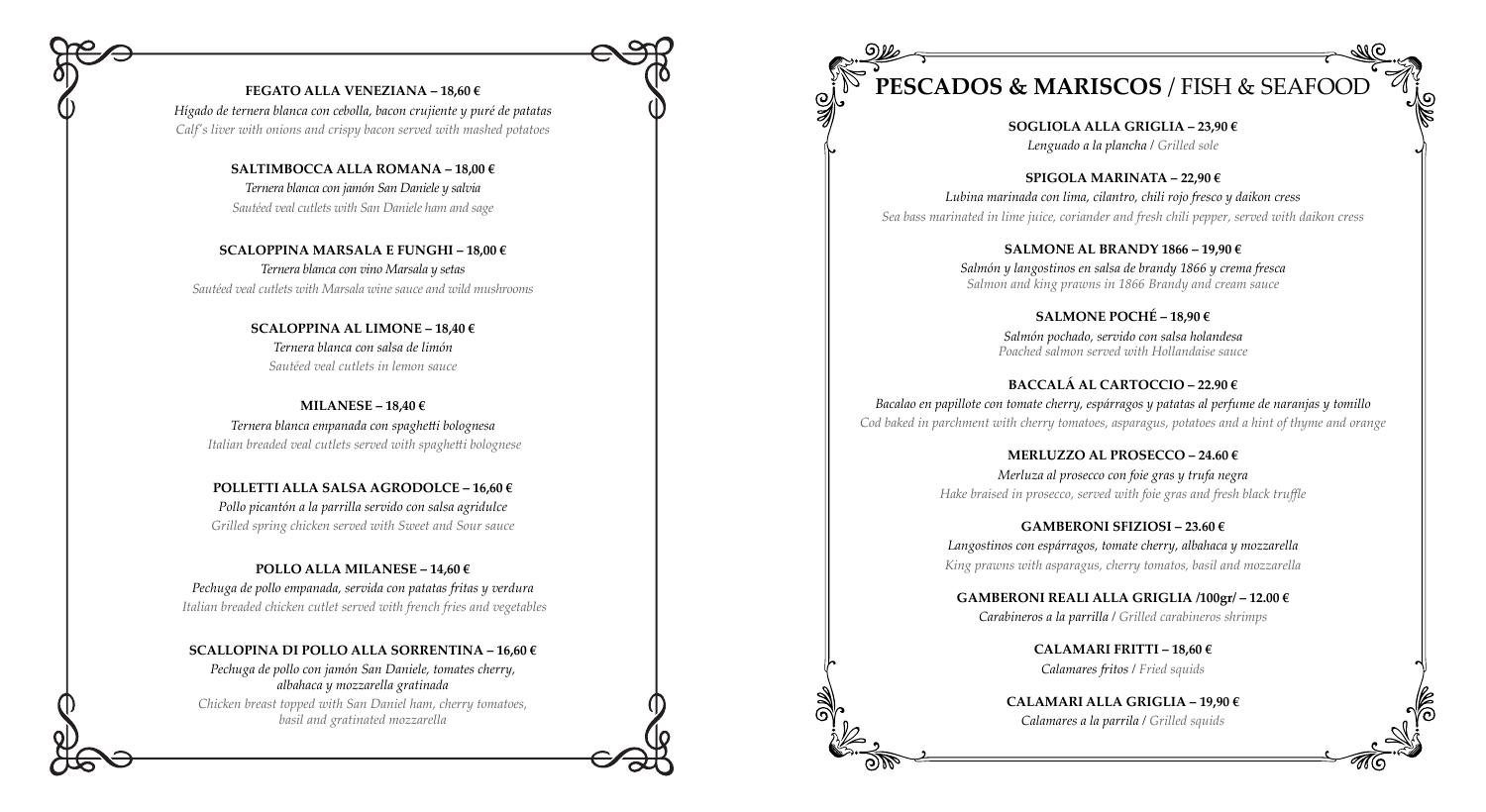

#### **SOUFFLE DI CIOCCOLATO – 7,90 €**

*Suflé de chocolate casero con corazón de chocolate blanco servido con helado de turrón Homemade chocolate soufflé with molten white chocolate center served with nougat ice cream*

## **TIRAMISÙ – 7,00 €**

*Postre de crema de mascarpone, café, savoiardi y amaretto Mascarpone cheese cream dessert with coffee, Italian ladyfingers biscuits and amaretto* 

## **PANNA COTTA CON AMARETTO E CAFÉ – 6,90 €**

*Panna cotta de nata con amaretto y café / Panna cotta with amaretto and coffee* 

#### **TORTA DI FORMAGGIO – 6,90 €**

*Tarta casera de queso / Homemade cheesecake* 

### **PROFITEROLES DI CIOCCOLATO BIANCO – 7,90 €**

*Profiteroles caseros rellenos de crema chantilly, con chocolate blanco y almendras tostadas Homemade profiteroles filled with whipped cream, topped with white chocolate and toasted almonds* 

#### **PAVLOVA – 10,00 €**

*Postre de merengue con crema Chantilly y frutas del bosque Meringue dessert with Chantilly cream and wild berries*

### **SFERA DI CIOCCOLATO – 12,50 €**

*Esfera de chocolate rellena de crema diplomatica de naranja y de mermelada agria White chocolate sphere, filled with orange diplomat cream and orange marmalade*

#### **I NOSTRI GELATI – 2,00 € POR BOLA / PER SCOOP**

*Vainilla, fresa, chocolate, menta con chocolate y turrón Vanilla, strawberry, chocolate, chocolate mint, nougat* 

> **I NOSTRI SORBETI – 2,00 € POR BOLA / PER SCOOP**

*Limón, mango, bayas silvestres y frambuesa Lemon, mango, mixed berries and raspberry* 



| <b>REFRESCOS/</b>                                                                                                                                                          |            | <b>AMERICANO</b><br><b>AMERICANO</b>                                                               | 2,50€      |  |
|----------------------------------------------------------------------------------------------------------------------------------------------------------------------------|------------|----------------------------------------------------------------------------------------------------|------------|--|
| SOFT DRINKS                                                                                                                                                                |            | <b>SOLO</b>                                                                                        | 2,50€      |  |
| <b>AQUA PANNA</b><br><b>AGUA SIN GAS</b>                                                                                                                                   | 2,90€      | <b>LONG ESPRESSO</b>                                                                               |            |  |
| <b>STILL WATER</b><br><b>SAN PELLEGRINO</b><br><b>AGUA CON GAS</b>                                                                                                         | 2,90€      | <b>ESPRESSO MACCHIATO</b><br><b>CORTADO</b><br><b>ESPRESSO WITH A DASH</b><br>OF MILK              | 2,50€      |  |
| <b>SPARKLING WATER</b><br><b>COCA COLA</b>                                                                                                                                 | 2,50€      | <b>CAFÉ CON LECHE</b><br><b>WHITE CAFFE</b>                                                        | 2,50€      |  |
| COCA COLA<br><b>COCA COLA LIGHT/ZERO</b>                                                                                                                                   | 2,50€      | <b>CAPPUCCINO</b><br><b>CAPPUCCINO</b>                                                             | 2,80€      |  |
| COCA COLA LIGHT/ZERO<br>FANTA NARANJA/LIMÓN<br><b>FANTA ORANGE/LEMON</b>                                                                                                   | 2,50€      | <b>SOMBRA/NUBE</b><br>SHORT ESPRESSO WITH<br>A LOT OF MILK                                         | 2,50€      |  |
| <b>ACUARIUS LIMÓN</b><br><b>AQUARIUS LEMON</b>                                                                                                                             | 2,50€      | CAFÉ LATTE MACCHIATO<br>CAFFE LATTE MACCHIATO                                                      | 2,80€      |  |
| <b>SPRITE</b><br><b>SPRITE</b>                                                                                                                                             | 2,50€      | <b>CARAJILLO</b><br><b>ESPRESSO WITH LIQUOR</b>                                                    | 3,50€      |  |
| <b>NESTEA</b><br><b>NESTEA</b>                                                                                                                                             | $2,50 \in$ | OF YOUR CHOICE                                                                                     |            |  |
| TÓNICA/TÓNICA ZERO<br>TONIC/TONIC ZERO                                                                                                                                     | 2,50€      | <b>CAFÉS ESPECIALES</b><br><b>SPECIAL COFFEES</b><br>COFFEE WITH WHISKEY,                          | 5,50€      |  |
| <b>REDBULL</b><br><b>REDBULL</b>                                                                                                                                           | $3,50 \in$ | TIA MARIA, BAILEYS                                                                                 |            |  |
| <b>ZUMOS DE BOTELLA:</b><br>MANZANA, MELOCOTÓN, PIÑA,<br>ARÁNDANO ROJO Y TOMATE<br><b>BOTTLED FRUIT JUICES:</b><br>APPLE, PEACH, PINEAPPLE,<br><b>CRANBERRY AND TOMATO</b> | $2,50 \in$ | CAFÉ "NOTO"<br><b>CAFÉ CON AMARETTO Y NATA</b><br><b>COFFEE WHITH AMARETTO</b><br><b>AND CREAM</b> | 5,50€      |  |
|                                                                                                                                                                            |            | <b>CARGA EXTRA ESPRESSO</b><br><b>EXTRA ESPRESSO SHOT</b>                                          | $0,50 \in$ |  |
| <b>CAFE / COFFEE</b>                                                                                                                                                       |            | Todos los cafés pueden pedirlos descafeinados,<br>con leche entera, desnatada o de soja            |            |  |
| <b>ESPRESSO</b><br><b>ESPRESSO</b>                                                                                                                                         | 2,50€      | All coffee can be made decaf and served<br>with skimmed or soya milk                               |            |  |
|                                                                                                                                                                            |            |                                                                                                    |            |  |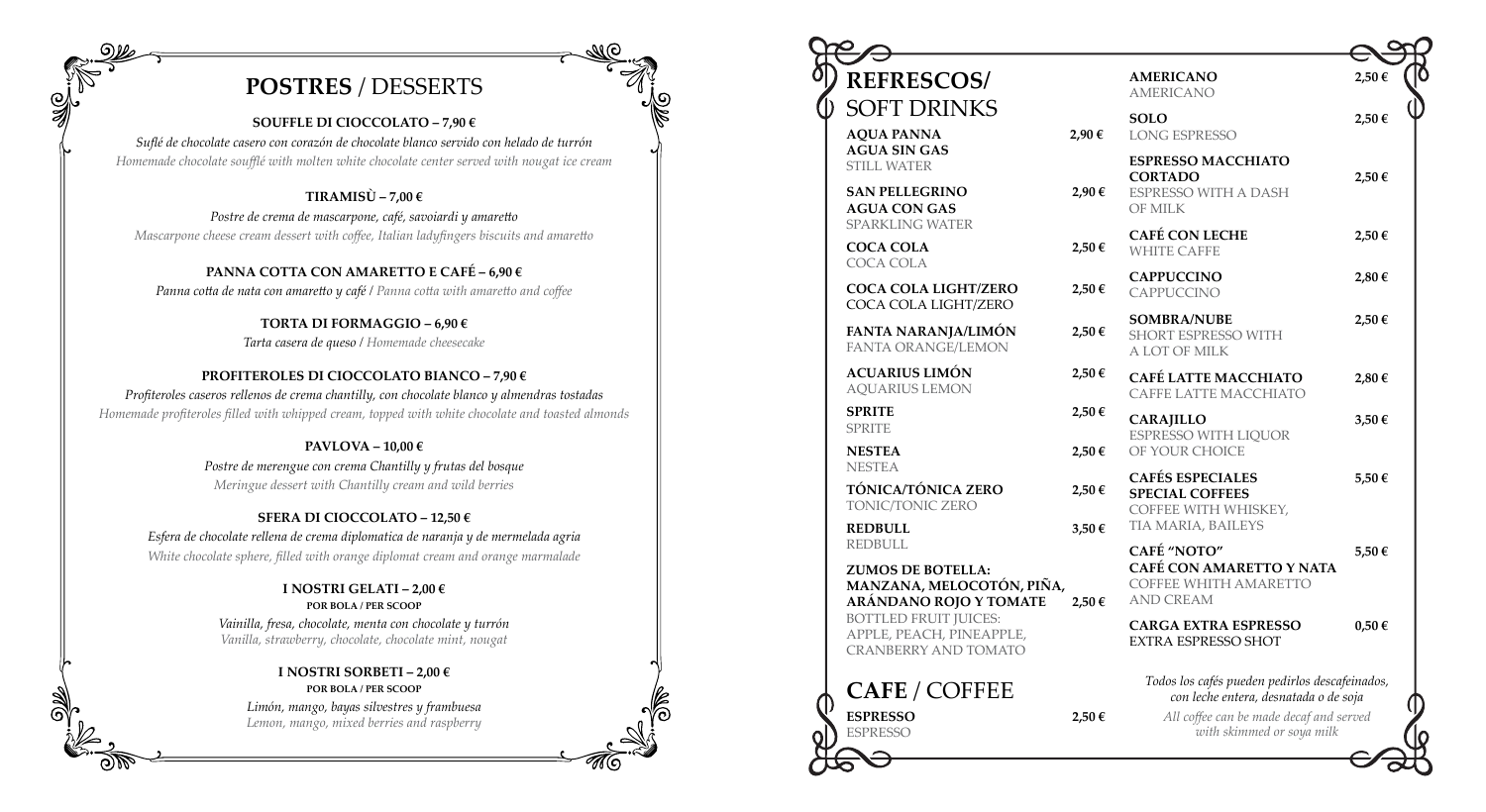

BLACK TEA

**TÉ ENGLISH BREAKFAST** ENGLISH BREAKFAST TEA

**TÉ VERDE** GREEN TEA

**TÉ EARL GREY** EARL GREY

**INFUSIÓN MENTA POLEO** MINT TEA

# **BATIDOS CASEROS** MILKSHAKES  $\frac{1}{2}$  8,00  $\in$

**INFUSIÓN DE MANZANILLA** CAMOMILE TEA

**TE VERDE JAZMIN** JASMINE GREEN TEA

**INFUSIÓN DE ROOIBOS** ROOIBOS

**TÉ DE FRUTAS DEL BOSQUE** WILD BERRIES

**TÉ MARROQUÍ** MOROCCAN TEA

#### **BATIDO CLÁSICO DE VAINILLA, CHOCOLATE O FRESA**

CLASSIC VANILLA, CHOCOLATE OR STRAWBERRY MILKSHAKE

# **HELADO CASERO Y LECHE**

ICE CREAM AND MILK

**«AFTER EIGHT» HELADO DE VAINILLA, FRESA, CHOCOLATE Y TURRON, «AFTER EIGHT» Y LECHE** VANILLA ICE CREAM, STRAWBERRY, CHOCOLATE & NOUGAT, «AFTER EIGHT», MILK

**CHOCOLATE Y PLÁTANO HELADO DE CHOCOLATE, PLÁTANO Y LECHE** CHOCOLATE ICE CREAM, BANANA & MILK

**BAYAS SILVESTRES HELADO DE FRESA, ARÁNDANO NEGRO, PLÁTANO, LECHE**  STRAWBERRY ICE CREAM, BLUEBERRIES, BANANA, MILK

> **PINTA DE BARRIL** 4,90 **PINT OF DRAFT BEER BUDWEISER** 4.50 **CORONITA 4,00 € CRUZCAMPO 3,00 €**

# **ZUMOS NATURALES/** FRESH FRUIT & VEGETABLE JUICE

| NARANJA<br>ORANGE                                                           | 4,50€ |
|-----------------------------------------------------------------------------|-------|
| <b>MANZANA</b><br>APPLE                                                     | 4,50€ |
| <b>ZANAHORIA</b><br>CARROT                                                  | 4,00€ |
| <b>APIO</b><br>CELERY                                                       | 4,00€ |
| Cree su zumo natural de nuestra selección<br>de frutas y verduras naturales |       |

*Create your own juice from our selection of fruits and vegetables*



# **1 000 000 DOLLARS**

*Mango, yogur fresco, plátano Mango, fresh yoghurt and banana*

**COOL DAY** *Hierba buena y azúcar con lima Fresh mint & lime sugar* 

### **CREMARY AVOCADO**

*Aguacate, pera, vainilla, zumo de piña Avocado, pear, vanilla, pineapple juice*

# **BERRY PRINCESS**

*Arándano negro (fresa, frambuesa, mora), yogur fresco, plátano Blueberries (strawberries, raspberries, blackberries), fresh yoghurt and banana* 

**GO AWAY DOC!** *Manzana, kiwi y jengibre Apple, kiwi, ginger*

# **CEVERZAS** BEER

**CAÑA DE BARRIL 3,00 € ½ PINT OF DRAFT BEER**

|   | <b>CRUZCAMPO RADLER</b>                           | $3,00$ € |
|---|---------------------------------------------------|----------|
|   | <b>ALHAMBRA RESERVA</b>                           | 4,50€    |
|   | <b>HEINEKEN</b>                                   | 4,00€    |
|   | <b>HEINEKEN 0°</b>                                | 4,00€    |
|   | <b>SIDRA MAGNERS</b>                              | 4.50€    |
|   | <b>PERONI</b>                                     | 4.00€    |
|   |                                                   |          |
|   | <b>CÓCTELES</b><br>$9,50 \in$<br><b>COCKTAILS</b> |          |
|   | <b>MOJITO</b><br>Classic / Strawberry / Melon     |          |
|   | PIÑA COLADA                                       |          |
|   | <b>MARGARITA</b>                                  |          |
|   | <b>COSMOPOLITAN</b>                               |          |
|   | <b>SEX ON THE BEACH</b>                           |          |
|   | <b>BLOODY MARY</b>                                |          |
| € | <b>RUM COOLER</b>                                 |          |
|   | <b>BELLINI</b>                                    |          |
| € | DAIQUIRI / STRAWBERRY<br><b>DAIQUIRI</b>          |          |
| € | <b>APEROL SPRITZ</b>                              |          |
| € | <b>MOJITO FROZEN</b>                              |          |
| € | <b>SGROPPINO</b>                                  |          |
|   |                                                   |          |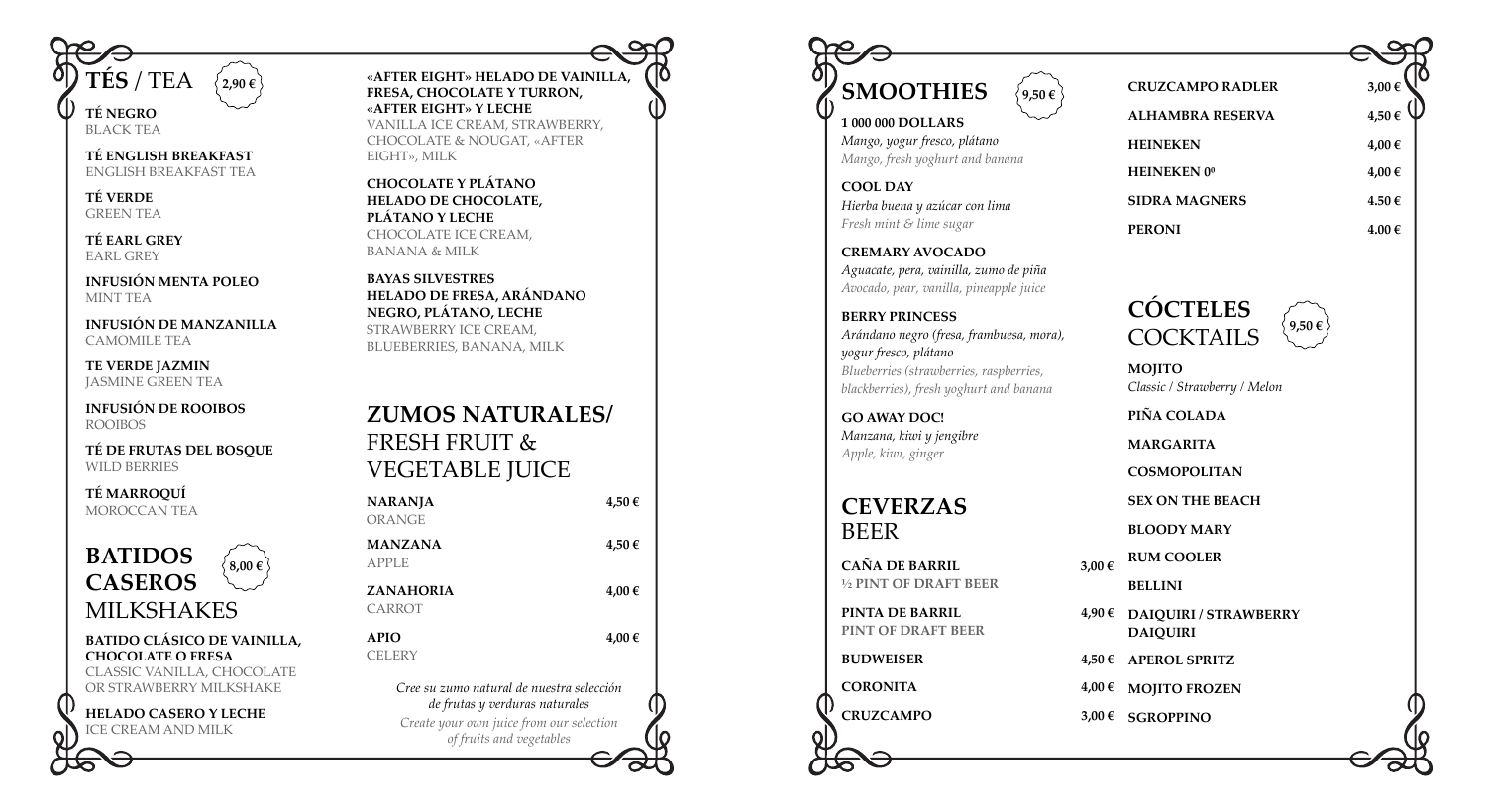# **NUESTRA COLECCIÓN ESPECIAL/ OUR SPECIAL COLLECTION**

### **PARTY IN St. GERMAIN**

*Ron blanco, St. Germain, zumo de limón, azúcar, un par de gotas de angostura White rum, St. Germain, lemon juice, sugar, a dash of Angostura* 

#### **GREEN SUMMER**

*Midori, Malibu, vino blanco, zumo de piña y zumo de limón Midori, Malibu, white wine, pineapple & lemon juice* 

# **DRUNK BARBIE**

*Ron, fresa, helado de vainilla, zumo de manzana / Rum, strawberry, vanilla ice cream, apple juice* 

#### **СRAZY CRANBERRY**

*Gin, apricot brandy, cava, zumo de arándano rojo, y zumo de manzana Gin, apricot brandy, cava, cranberry & apple juice*

### **BASIL CUCU**

*Vodka, albacaha, pepino, azucar, zumo de manzana y zumo de limón Vodka, basil, cucumber, sugar, apple & lemon juice*

## **BLUE NOTO**

*Ron, Blue Curaçao, pera William licour, sprite Rum, Blue Curaçao, pear William liquor, sprite*

#### **FIRE FLY**

*Vodka, limoncello, zumo de limón, azúcar, pimienta rosa, albahaca Vodka, limoncello, lemon juice, sugar, pink pepper, basil* 

#### **EMERALD**

*Vodka, té verde, kiwi, zumo de lima, azúcar Vodka, green tea, kiwi, lime juice, sugar* 

### **TANQUERAY BLUEBERRY COLLINS**

*Gin, puré de arándano negro, soda, zumo de limón, azúcar Gin, blueberry puree, soda, lemon juice, sugar* 

#### **PINK LADY**

*Ron, Сointreau, Martini Bianco, Angostura / Rum, Сointreau, Martini Bianco, Angostura* 

#### **VODKA PASSION**

*Vodka, fruta de la pasión, zumo de lima, soda Vodka, passion fruit, lime juice, soda* 

**9,50 €**